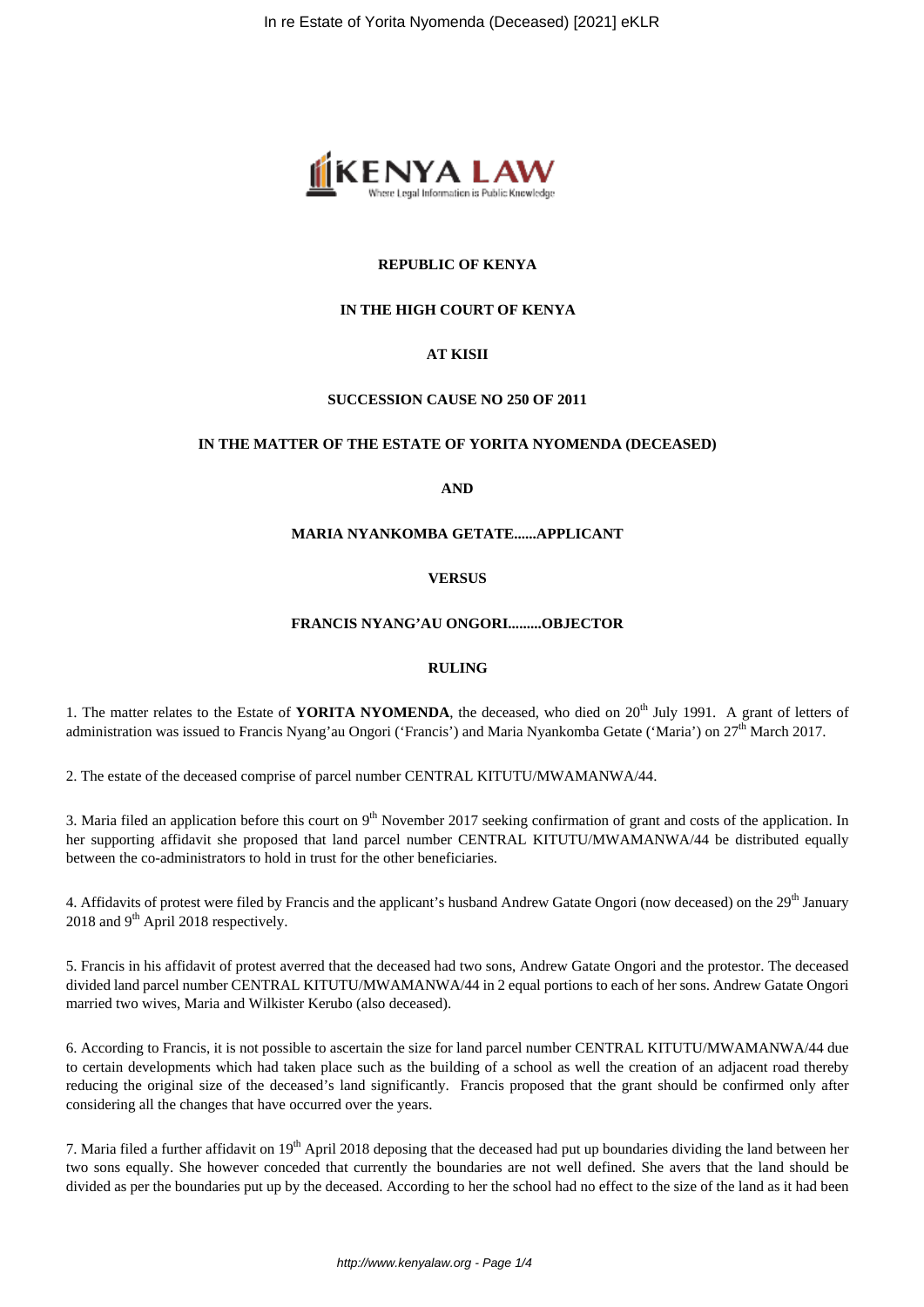established before 1970.

8. The court directed that the protest be heard by way of viva voce evidence and the parties adduced their evidence. The evidence which was produced was as follows.

9. Francis (Pw1) testified that the deceased land was divided in 2 portions and that the sizes of the portions changed because of the land where his brother Andrew Gatate Ongori had reduced owing to the construction of a road. He testified that the court should accept the wishes of the deceased. He told court that if there were further sub-divisions, it should be in his favour. He testified that his brother was given a portion of the land and subdivided his portion of the land between his 2 wives. He testified that he has kept his portion of land with a clear fence. He testified that before the road was constructed KPLC came and put the poles in plot No.43 and that led to the road running into the deceased land thus reducing the portion of land. He also testified that there is no clear boundary between plot No.44 and 45.

10. Lawrence Nyangaka Omari (Pw2) testified that he has leased land from Francis and that there is boundary dispute between Francis and Maria.

11. Maria (Dw1) testified that the deceased was her mother in law. She testified that the deceased had divided the land equally between Francis and her husband. She told court that after the sub-divisions there arose a dispute as Francis took away a piece of land that was allocated to her and demolished the boundary features and the matter escalated to Mosocho Land Tribunal. Dw1 testified that the tribunal ordered Francis to surrender the piece to her but he refused.

12. The court further directed that the Kisii County surveyor and the Land registrar visit the suit land and determine its acreage, occupants on the ground and the boundaries on the parcel.

13. According to the report by Nicodemus Nyamari, Kisii County Surveyor filed on 19<sup>th</sup> June 2019, the parcel is approximately 5.33 Hectares. The family of Francis and the 2 wives of Andrew Gatate Ongori live on the suit land.

14. A further report was filed on 23<sup>rd</sup> July 2020 by the Kisii County Survey Office where it was noted that the boundaries of the parties herein are not clearly defined. It was reported that the size of land parcel number CENTRAL KITUTU/MWAMANWA/44 is however well defined. The surveyor Philip Wafula Barasa attended court and testified that there was a boundary issue between land parcel numbers CENTRAL KITUTU/MWAMANWA/44 and 45 but the owner of the land parcel 45 had died the issue was not resolved. On cross examination he testified that rectification of the boundaries can be sorted out once the succession process is complete.

15. At the close of the oral hearing, the parties filed written submissions, which I have read through and noted the arguments made.

16. What is before me is a summons for confirmation of grant and consideration of the affidavit of protest by Francis. **Section 71 of the Law of Succession Act**, which provides as follows:

"Confirmation of Grants

71. Confirmation of grants

(1) After the expiration of a period of six months, or such shorter period as the court may direct under subsection (3), from the date of any grant of representation, the holder thereof shall apply to the court for confirmation of the grant in order to empower the distribution of any capital assets.

(2) Subject to subsection (2A), the court to which application is made, or to which any dispute in respect thereof is referred, may—

(a) if it is satisfied that the grant was rightly made to the applicant, and that he is administering, and will administer, the estate according to law, confirm the grant; or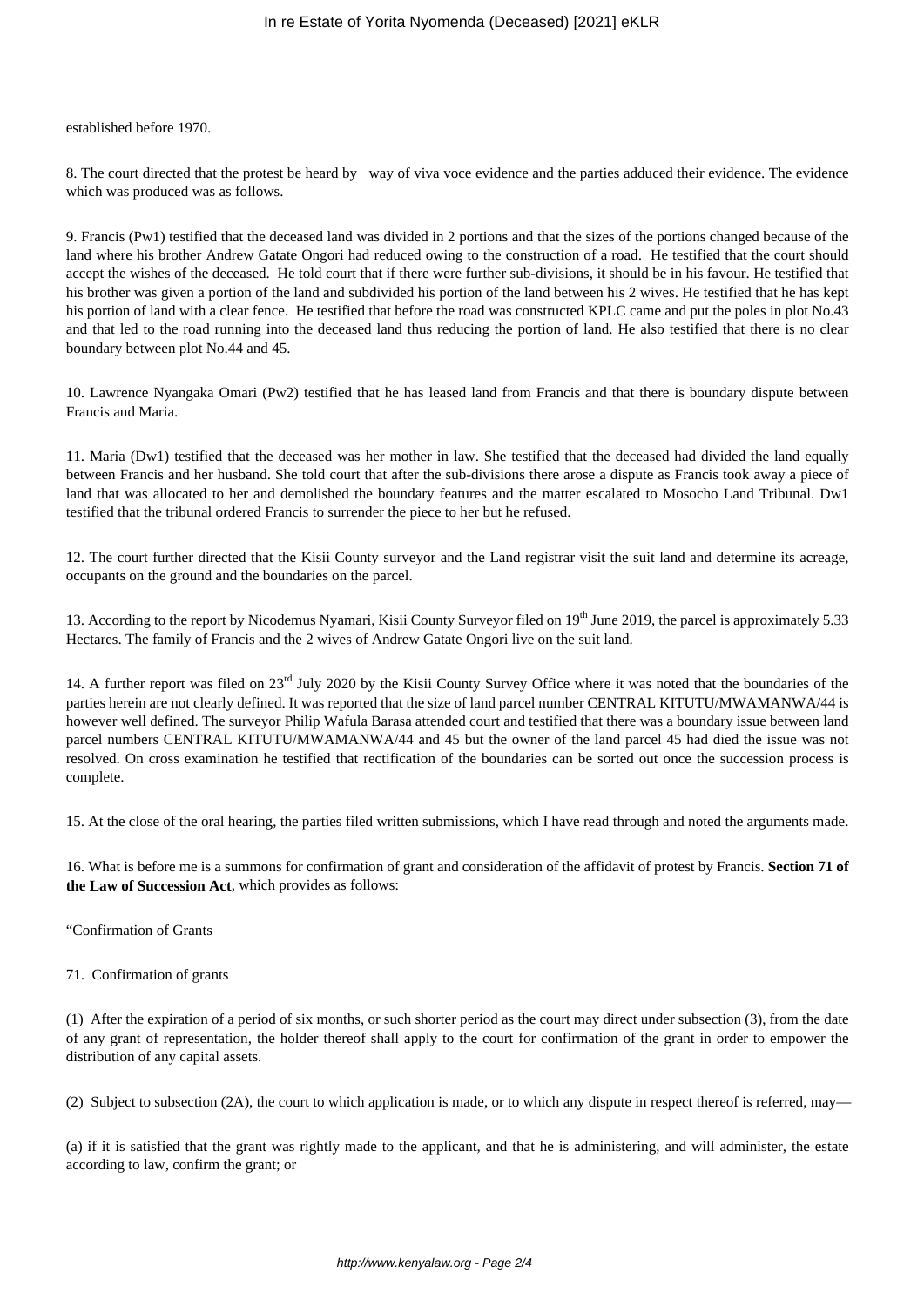(b) if it is not so satisfied, issue to some other person or persons, in accordance with the provisions of sections 56 to 66 of this Act, a confirmed grant of letters of administration in respect of the estate, or so much thereof as may be administered; or

(c) order the applicant to deliver or transfer to the holder of a confirmed grant from any other court all assets of the estate then in his hands or under his control; or

(d) postpone confirmation of the grant for such period or periods, pending issue of further citations or otherwise, as may seem necessary in all the circumstances of the case:

Provided that, in cases of intestacy, the grant of letters of administration shall not be confirmed until the court is satisfied as to the respective identities and shares of all persons beneficially entitled; and when confirmed such grant shall specify all such persons and their respective shares."

17. It is not disputed that the deceased had 2 sons whom she equally divided her land to before she died. Although Francis contends that it is not possible to ascertain the size of the deceased properties, the survey report dated 18<sup>th</sup> June 2019 reveal that the land is approximately 5.33 Hectares.

18. However, neither the applicant nor the protestor disclosed the beneficiaries of Wilkister Kerubo (deceased), the wife to the deceased's older son Andrew Gatate Ongori. The children of Wilkister Kerubo are also entitled to a portion of Andrew Gatate Ongori share.

19. It was not disputed that the deceased had given each of her son equal portions of land parcel numbers CENTRAL KITUTU/MWAMANWA/44. However, there appears to be a dispute between Mary and Francis regarding the boundaries separating their respective occupied portions.

20. The survey report show that the size of parcel numbers CENTRAL KITUTU/MWAMANWA/44 is approximately 5.33 Hectares. Having found that the size of the land is 5.33 Hectares and that both parties have not contested the fact that the land had already been equally distributed among the Francis Nyang'au Ongori and Andrew Gatate Ongori, I see no reason why I should not confirm the grant as proposed. There was no evidence from the Kisii County Surveyor showing that a school or road had encroached the deceased land.

21. In light of the foregoing observations, I shall make the following orders:

1. The protestor's protest dated  $24<sup>th</sup>$  January 2018 lacks merit.

2. The grant of letters of administration intestate issued to Francis Nyang'au Ongori and Maria Nyankomba Getate on the  $27<sup>th</sup>$ March 2017 shall be determined as follows;

i. The estate shall be distributed equally between **Francis Nyang'au Ongori** and **Maria Nyankomba Getate.** 

ii. Maria Nyankomba Getate shall hold the share of Andrew Getate in trust for all his beneficiaries including children from the house of Wilkister Kerubo (deceased).

iii. Distribution of the estate shall take into account the permanent homes of the beneficiaries.

iv. A certificate of confirmation of grant shall issue accordingly.

v. Any party unhappy with these orders has leave of 28 days to move the Court of Appeal appropriately.

vi. There shall be no orders as to costs.